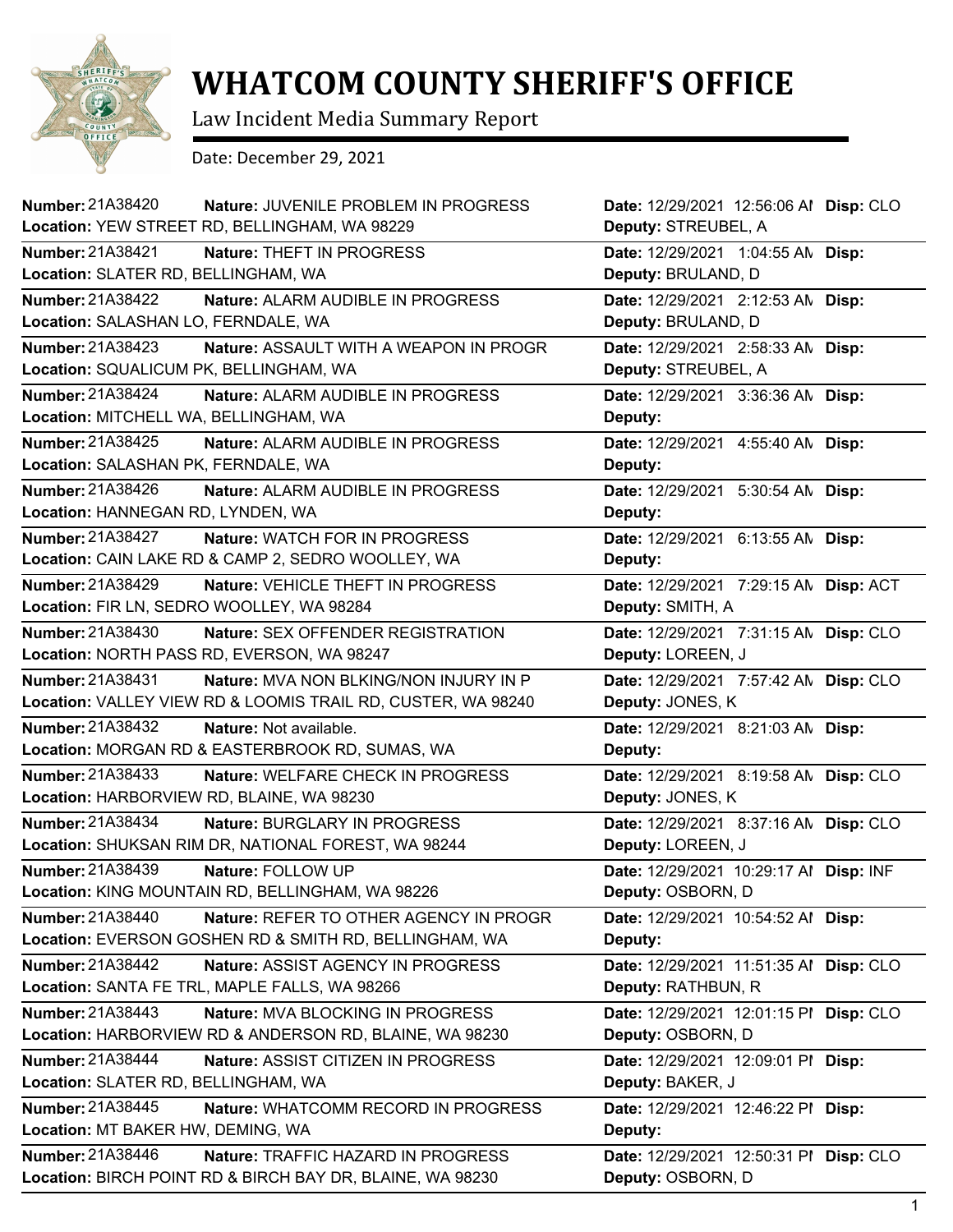| Number: 21A38448<br>Nature: TRESPASS IN PROGRESS           | Date: 12/29/2021 1:17:01 PM Disp:            |
|------------------------------------------------------------|----------------------------------------------|
| Location: MARINE DR, BELLINGHAM, WA                        | Deputy: BAKER, J                             |
| Number: 21A38449<br>Nature: VANDALISM COLD CALL            | Date: 12/29/2021 12:57:11 PI Disp: CLO       |
| Location: BROWN RD, FERNDALE, WA 98248                     | Deputy: BOYD, M                              |
| Number: 21A38450<br>Nature: WELFARE CHECK COLD CALL        | Date: 12/29/2021 1:18:22 PM Disp: CLO        |
| Location: N TELEGRAPH RD, EVERSON, WA 98247                | Deputy: COLLINS, B                           |
| Number: 21A38452<br>Nature: TRESPASS IN PROGRESS           | Date: 12/29/2021 1:27:01 PM Disp: INF        |
| Location: SILVER LAKE RD, MAPLE FALLS, WA 98266            | Deputy: COLLINS, B                           |
| Number: 21A38453<br>Nature: SERVE PAPERS IN PROGRESS       | Date: 12/29/2021 1:29:24 PM Disp: CLO        |
| Location: BALFOUR VALLEY DR, MAPLE FALLS, WA 98266         | Deputy: RATHBUN, R                           |
| Number: 21A38454<br>Nature: WATCH FOR IN PROGRESS          | Date: 12/29/2021 1:46:41 PM Disp:            |
| Location: ROSS DAM RD, SEDRO WOOLLEY, WA                   | Deputy:                                      |
| Number: 21A38455<br>Nature: VEHICLE RECOVERY IN PROGRESS   | Date: 12/29/2021 1:53:01 PM Disp: CLO        |
| Location: OLD SAMISH RD, BELLINGHAM, WA 98229              | Deputy: SMITH, A                             |
| Number: 21A38456<br>Nature: ALARM AUDIBLE IN PROGRESS      | Date: 12/29/2021 1:57:56 PM Disp:            |
| Location: MERCER AV, BELLINGHAM, WA                        | Deputy:                                      |
| Number: 21A38458<br><b>Nature: WATCH FOR IN PROGRESS</b>   | Date: 12/29/2021 2:02:36 PM Disp:            |
| Location: W LAUREL RD & ALDRICH RD, BELLINGHAM, WA         | Deputy:                                      |
| Number: 21A38459<br>Nature: SEARCH AND RESCUE IN PROGRESS  | Date: 12/29/2021 2:01:47 PM Disp:            |
| Location: MT BAKER HW, DEMING, WA                          | Deputy: STAFFORD, M                          |
| Number: 21A38461<br>Nature: TRESPASS COLD CALL             | Date: 12/29/2021 2:25:44 PM Disp:            |
| Location: HARKSELL RD, FERNDALE, WA                        | Deputy: JONES, K                             |
| Number: 21A38462<br>Nature: FOLLOW UP                      | Date: 12/29/2021 2:26:53 PM Disp:            |
| Location: YEW STREET RD, BELLINGHAM, WA                    | Deputy:                                      |
| <b>Number: 21A38463</b><br>Nature: WATCH FOR IN PROGRESS   | Date: 12/29/2021 2:39:19 PM Disp:            |
|                                                            |                                              |
| Location: MT BAKER HW & BIG RIVER BL, MAPLE FALLS, WA      | Deputy:                                      |
| Number: 21A38464<br>Nature: WELFARE CHECK IN PROGRESS      | Date: 12/29/2021 2:42:31 PM Disp:            |
| Location: BIRCH BAY LYNDEN RD, BLAINE, WA                  | Deputy: KLIX, J                              |
| Number: 21A38465<br>Nature: Not available.                 | Date: 12/29/2021 2:48:19 PM Disp:            |
| Location:                                                  | Deputy: BAKER, J                             |
| Number: 21A38466<br>Nature: DISORDERLY CONDUCT IN PROGRESS | Date: 12/29/2021 2:49:25 PM Disp:            |
| Location: BIRCH BAY SQUARE ST, BLAINE, WA                  | Deputy: JONES, D                             |
| Number: 21A38467<br>Nature: DISORDERLY CONDUCT IN PROGRESS | Date: 12/29/2021 2:49:40 PM Disp: CLO        |
| Location: BIRCH BAY SQUARE ST, BLAINE, WA 98230            | Deputy: JONES, D                             |
| Number: 21A38468<br>Nature: ASSAULT SIMPLE IN PROGRESS     |                                              |
| Location: BIRCH BAY SQUARE ST, BLAINE, WA                  | Date: 12/29/2021 2:50:10 PM Disp:<br>Deputy: |
| Number: 21A38469<br>Nature: REFER TO OTHER AGENCY IN PROGR |                                              |
| Location: N LAKE SAMISH DR, BELLINGHAM, WA                 | Date: 12/29/2021 2:50:38 PM Disp:<br>Deputy: |
| Number: 21A38470<br>Nature: DOMESTIC VERBAL IN PROGRESS    | Date: 12/29/2021 3:01:42 PM Disp:            |
| Location: STABLE LN, BELLINGHAM, WA                        | Deputy: THOMPSON, J                          |
| Number: 21A38471<br>Nature: MVA BLOCKING IN PROGRESS       | Date: 12/29/2021 3:16:34 PM Disp:            |
| Location: SAMIS & 32, WA                                   | Deputy: SMITH, A                             |
| Number: 21A38472<br>Nature: MENTAL IN PROGRESS             | Date: 12/29/2021 3:30:12 PM Disp:            |
| Location: BIRCH BAY LYNDEN RD, BLAINE, WA                  | Deputy: KLIX, J                              |
| Number: 21A38473<br>Nature: SERVE PAPERS IN PROGRESS       | Date: 12/29/2021 3:39:47 PM Disp: CLO        |
| Location: HAWTHORNE PL, MAPLE FALLS, WA 98266              | Deputy: RATHBUN, R                           |
| Number: 21A38475<br>Nature: BURGLARY COLD CALL             | Date: 12/29/2021 3:40:44 PM Disp: ACT        |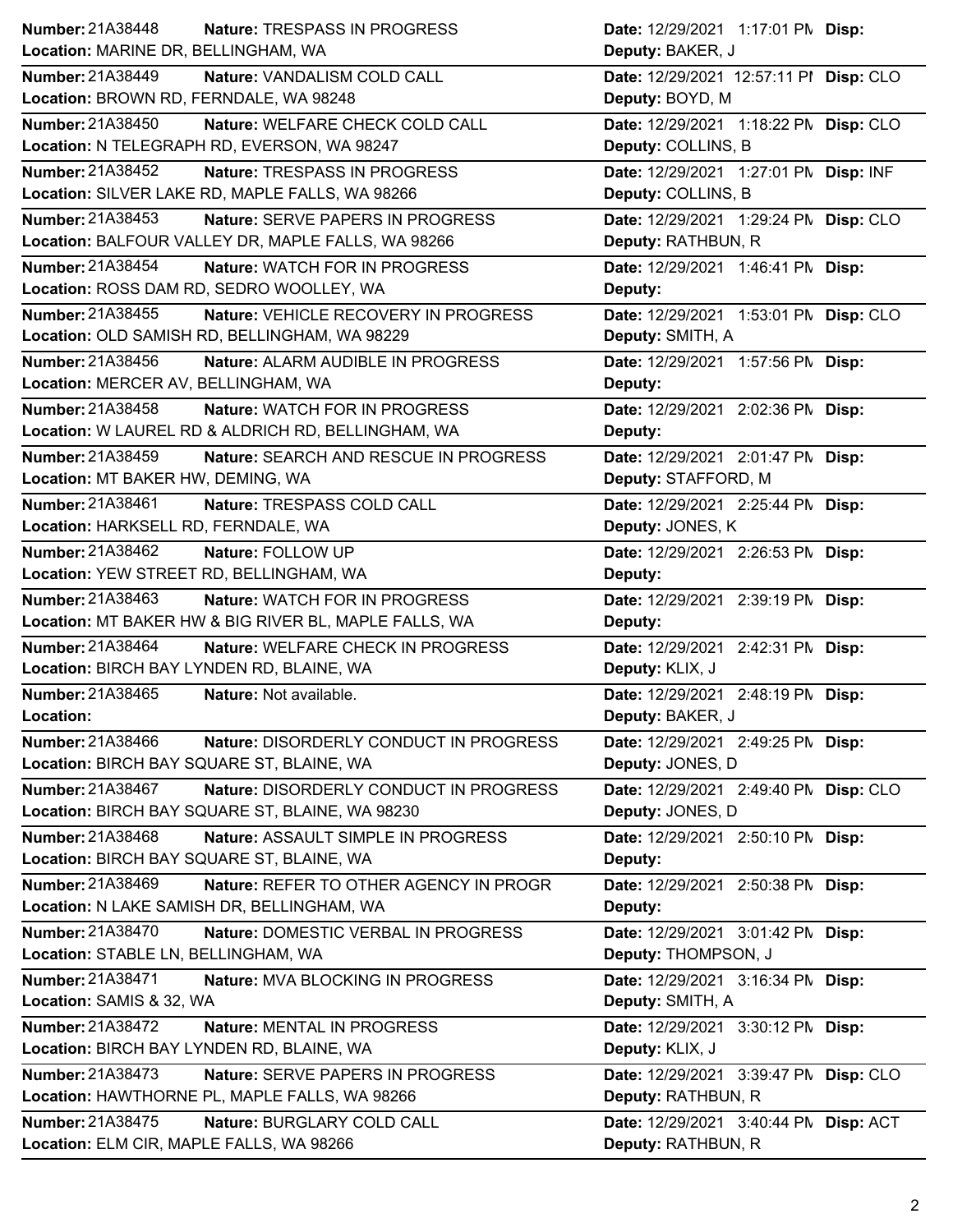|                                           | Nature: SERVE PAPERS IN PROGRESS                                                      | Date: 12/29/2021 3:47:21 PM Disp: CLO |  |
|-------------------------------------------|---------------------------------------------------------------------------------------|---------------------------------------|--|
|                                           | Location: GOLDEN VALLEY DR, MAPLE FALLS, WA 98266                                     | Deputy: RATHBUN, R                    |  |
| <b>Number: 21A38477</b>                   | Nature: SERVE PAPERS IN PROGRESS                                                      | Date: 12/29/2021 3:58:14 PN Disp: CLO |  |
|                                           | Location: DOLPHIN WAY, MAPLE FALLS, WA 98266                                          | Deputy: RATHBUN, R                    |  |
| Number: 21A38482                          | Nature: TRAFFIC HAZARD IN PROGRESS                                                    | Date: 12/29/2021 4:21:55 PN Disp: CLO |  |
|                                           | Location: E LAKE SAMISH DR & E LAKE SAMISH DR, BELLINGHAM, WA 98229 Deputy: OSBORN, D |                                       |  |
| Number: 21A38483                          | Nature: VEHICLE RECOVERY IN PROGRESS                                                  | Date: 12/29/2021 4:22:50 PM Disp:     |  |
|                                           | Location: CAIN LAKE RD & THOMPSON RD, SEDRO WOOLLEY, WA                               | Deputy: OSBORN, D                     |  |
| Number: 21A38485                          | Nature: ASSIST AGENCY IN PROGRESS                                                     | Date: 12/29/2021 4:57:21 PM Disp:     |  |
| Location: BENNETT DR, BELLINGHAM, WA      |                                                                                       | Deputy: ASSINK, G                     |  |
| Number: 21A38486                          | Nature: DOMESTIC VERBAL IN PROGRESS                                                   | Date: 12/29/2021 5:02:00 PM Disp:     |  |
| Location: ALDRICH RD, BELLINGHAM, WA      |                                                                                       | Deputy: JONES, D                      |  |
| Number: 21A38487                          | Nature: TRAFFIC HAZARD IN PROGRESS                                                    | Date: 12/29/2021 5:03:53 PM Disp: CLO |  |
|                                           | Location: HANNEGAN RD & VAN DYK RD, LYNDEN, WA 98264                                  | Deputy: WRIGHT, M                     |  |
| Number: 21A38488                          | Nature: DUI IN PROGRESS                                                               | Date: 12/29/2021 5:52:01 PM Disp: CAA |  |
|                                           | Location: BENNETT DR & COTTONWOOD AVE, BELLINGHAM, WA 98225                           | Deputy: ASSINK, G                     |  |
| Arrested: BUCHANAN, CARL E.               | Age: 39                                                                               |                                       |  |
| <b>Offenses: Traffic, DUI Alcohol</b>     |                                                                                       |                                       |  |
| Number: 21A38489                          | <b>Nature: DEATH INVESTIGATION IN PROGRES</b>                                         | Date: 12/29/2021 5:53:09 PN Disp: CLO |  |
|                                           | Location: HOLEMAN AVE SPC 4, BLAINE, WA 98230                                         | Deputy: JONES, D                      |  |
| Number: 21A38490                          | Nature: ALARM AUDIBLE IN PROGRESS                                                     | Date: 12/29/2021 5:57:13 PM Disp: CLO |  |
| Location: RURAL AVE, BELLINGHAM, WA 98226 |                                                                                       | Deputy: STRAND, E                     |  |
| Number: 21A38491                          | Nature: WHATCOMM RECORD IN PROGRESS                                                   | Date: 12/29/2021 6:10:13 PM Disp:     |  |
| Location: GULF RD, POINT ROBERTS, WA      |                                                                                       | Deputy:                               |  |
| Number: 21A38493                          | Nature: THEFT COLD CALL                                                               | Date: 12/29/2021 4:50:14 PN Disp: CLO |  |
| Location: GOODWIN RD, EVERSON, WA 98247   |                                                                                       | Deputy: BOYD, M                       |  |
|                                           |                                                                                       |                                       |  |
| Number: 21A38494                          | Nature: VANDALISM COLD CALL                                                           | Date: 12/29/2021 4:50:14 PM Disp: CLO |  |
| Location: BEST LN, BELLINGHAM, WA 98226   |                                                                                       | Deputy: BOYD, M                       |  |
| Number: 21A38495                          | Nature: WELFARE CHECK IN PROGRESS                                                     | Date: 12/29/2021 6:36:45 PM Disp: CLO |  |
|                                           | Location: BIRCH BAY LYNDEN RD, CUSTER, WA 98240                                       | Deputy: STRAND, E                     |  |
| Number: 21A38496                          | Nature: SUSPICIOUS VEHICLE IN PROGRESS                                                | Date: 12/29/2021 6:39:33 PN Disp: CLO |  |
|                                           | Location: HARKSELL RD, FERNDALE, WA 98248                                             | Deputy: HIGH, M                       |  |
| <b>Number: 21A38497</b>                   | Nature: MENTAL IN PROGRESS                                                            | Date: 12/29/2021 6:50:57 PN Disp: CLO |  |
|                                           | Location: SILVER LAKE RD, MAPLE FALLS, WA 98266                                       | Deputy: WRIGHT, M                     |  |
| Number: 21A38498                          | Nature: REFER TO OTHER AGENCY IN PROGR                                                | Date: 12/29/2021 6:51:47 PM Disp:     |  |
|                                           | Location: RIDGEVIEW DR, SEDRO WOOLLEY, WA                                             | Deputy:                               |  |
| Number: 21A38499                          | Nature: HIT AND RUN IN PROGRESS                                                       | Date: 12/29/2021 6:58:04 PM Disp: CLO |  |
| Location: E 54TH TE, BELLINGHAM, WA       |                                                                                       | Deputy: RATHBUN, R                    |  |
| Number: 21A38500                          | Nature: DOMESTIC PHYSICAL IN PROGRESS                                                 | Date: 12/29/2021 6:57:17 PM Disp:     |  |
|                                           | Location: WILDWOOD DR, SEDRO WOOLLEY, WA                                              | Deputy: THOMPSON, J                   |  |
| Number: 21A38501                          | Nature: REFER TO OTHER AGENCY IN PROGR                                                | Date: 12/29/2021 7:15:22 PM Disp:     |  |
| Location: HARBORVIEW RD, BLAINE, WA       |                                                                                       | Deputy:                               |  |
| Number: 21A38502                          | Nature: CHILD ABUSE COLD CALL                                                         | Date: 12/29/2021 7:16:40 PM Disp: ACT |  |
|                                           | Location: NORTHWOOD RD & HALVERSTICK RD, LYNDEN, WA 98264                             | Deputy: STRAND, E                     |  |
| Number: 21A38503                          | Nature: REFER TO OTHER AGENCY IN PROGR                                                | Date: 12/29/2021 7:28:03 PM Disp:     |  |
| Location: AZURE WA, MAPLE FALLS, WA       |                                                                                       | Deputy:                               |  |
| Number: 21A38504                          | Nature: ASSIST CITIZEN IN PROGRESS                                                    | Date: 12/29/2021 7:32:55 PM Disp:     |  |